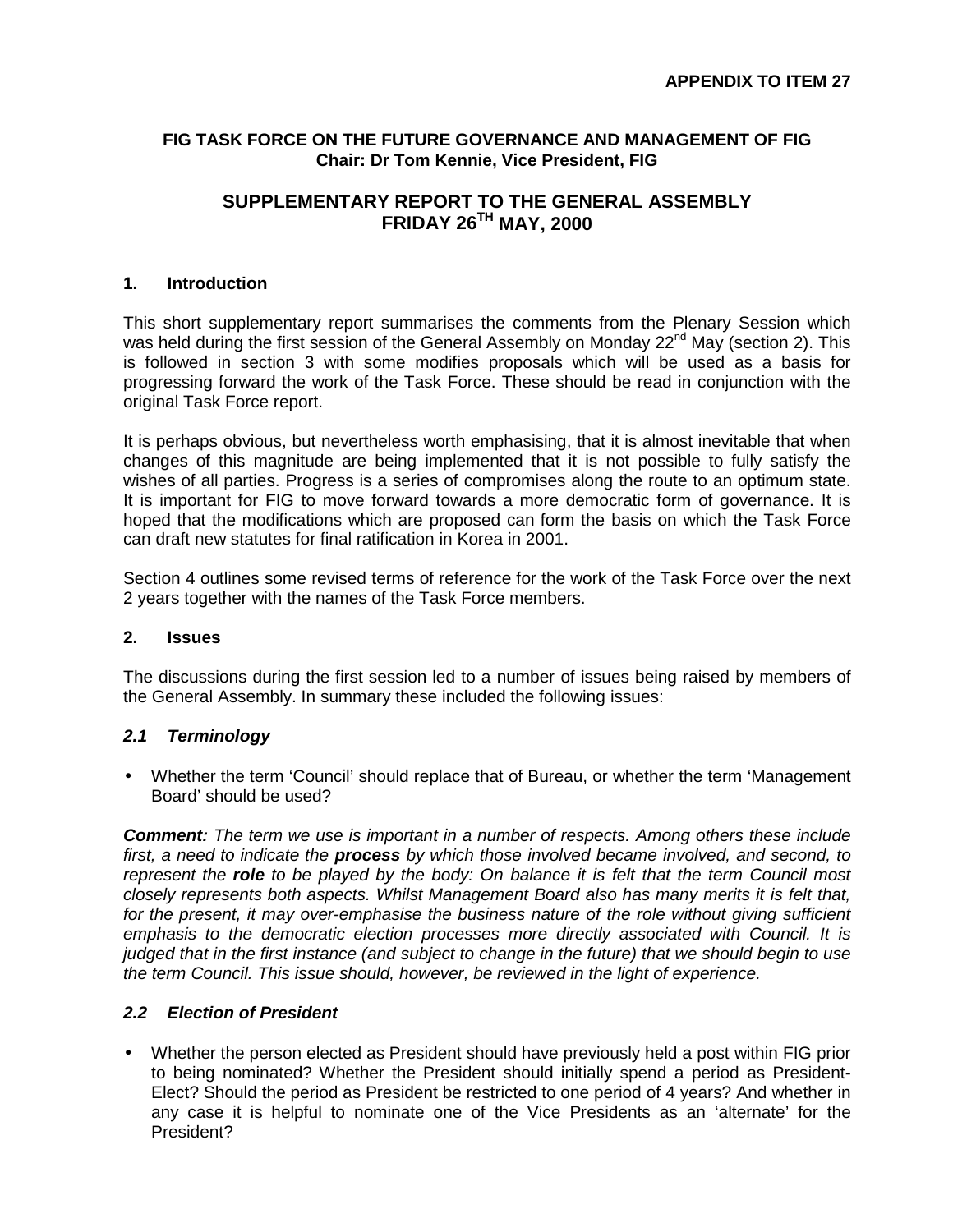*Comments: The need to ensure that the FIG attracts the best qualified candidates is clearly important. It is also important that a balance is achieved in relation to the experience of the candidates who come forward for election, in terms of general experience of FIG affairs, geographical distribution and disciplinary background.*

*To provide a degree of reassurance to the General Assembly it is felt that the concept of a Nominations Review Group has many merits. It is therefore recommended that such a group be established. Its terms of reference will be developed more fully but it will essentially set 'guidelines' for nominations, ensure that nominees provided sufficient information to enable the GA to vote on the basis of comprehensive data and also manage the process of presenting candidates to the GA. The group will be appointed by, and act under, the guidance of the General Assembly and will normally be chaired by the Immediate Past President/a Council Member. It is felt that the consequence of creating such a body will be to ensure a representative and suitably experienced set of nominees will emerge. It is felt that this mechanism can avoid the need to specify in the statutes the basis of the previous experience of the candidates.*

*In view of the fast pace of change affecting all professionals and the demands placed on the office of President that the GA recognises the value of limiting the period of office of the President to a single term of 4 years. In this regard, the concept of a President-Elect also has many advantages. It is felt, however, that the time commitment of such a role may be a disincentive to some candidates. On balance it is felt that the President should therefore be elected and take up the role after a short transitional period between the election and the beginning of the following calendar year.*

*It is felt helpful to have a person nominally positioned as 'alternate' who can take the role of President should this be necessary. It is not felt necessary to specify this within the statutes. Similarly to provide flexibility for the future, it would be helpful to avoid writing into the statutes any prescriptive link between the elections and the quadrennial Congresses (to accommodate ant future changes which may evolve).*

### *2.3 Regional Representation*

• Whether elections for Vice Presidents should be on regional basis and if not (as recommended) further work is required to clarify the geographic areas of responsibility for Vice Presidents? Whether a similar process based on a **Nominations Review Group** should apply for VP nominations?

*Comments: The Task Force did not recommend, and continues to be of the view, that it does not wish to recommend elections from distinct geographic areas. It continues to be of the view that the GA should take into account the linguistic and geographic diversity of candidates coming forward for election, so as to try and ensure an appropriate balance is maintained.*

*It is also felt that it would be inadvisable to be restrictive and define in the statutes the areas of geographic responsibility which form part of the portfolio of responsibilities of VPs after their election. In practice, the areas would be negotiated between the VPs in the period following the elections.*

*It is felt that it would be helpful to have the Nominations Review Group manage the processing of nominations for positions as Vice President.*

# *2.4 Election of ACCO representative on the Council*

• Whether it is desirable to have an elected ACCO nominee on the Council?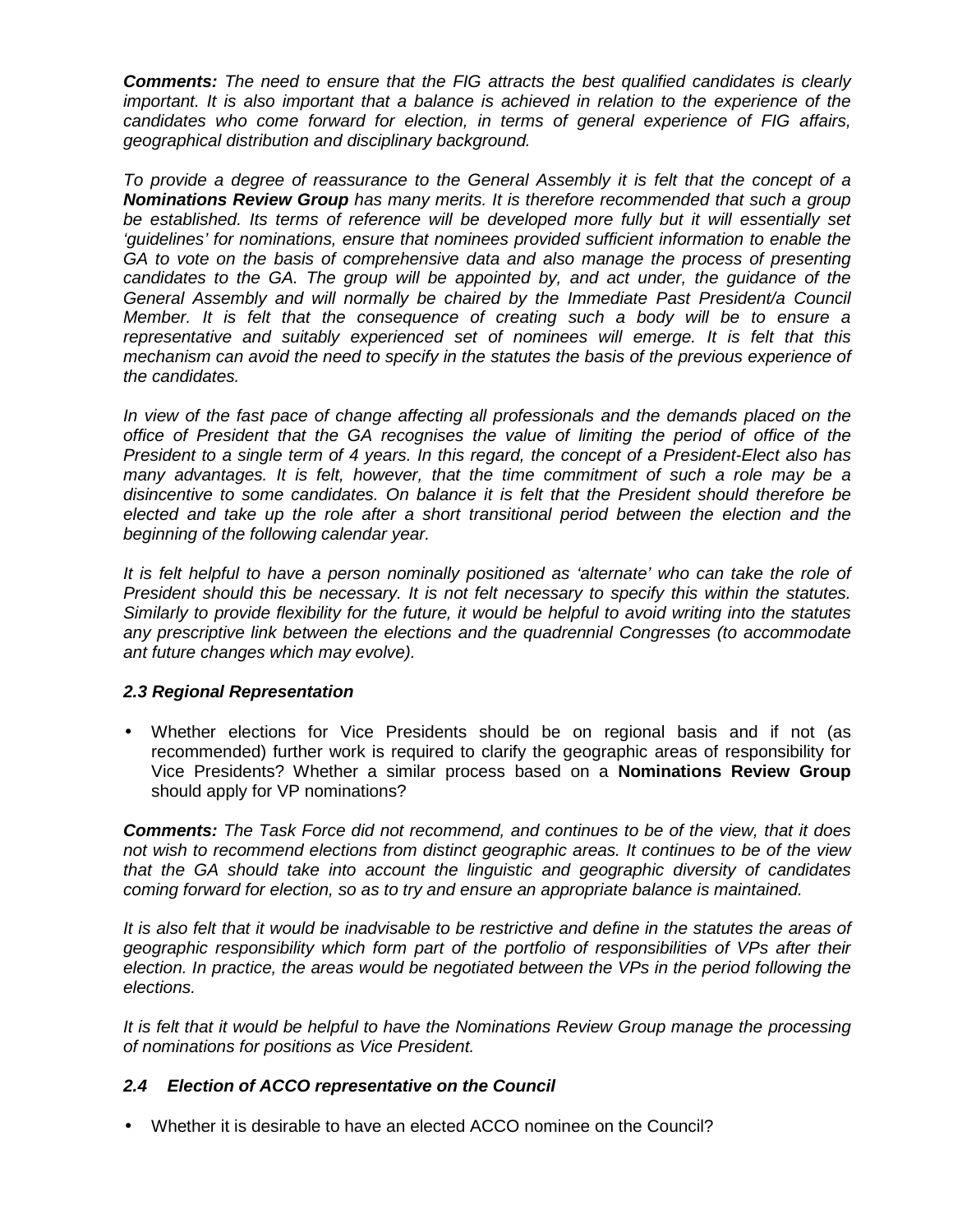*Comments: Much has been said over the past years about the vital role played by the Commissions in the work of the Federation. In recognition of the importance of this role it is felt that a direct link with the work of the Council has many merits.*

*It should be remembered that the position is essentially a co-opted position and is subject (as all co-opted positions are) to change. It is felt that, particularly over the next 3 years or so, as the structure of the Commissions is reviewed that it would be valuable to involve the Commissions more directly in shaping the overall strategy of the Federation.*

*It is considered unnecessary to specify in the statutes the precise number of ex-officio members on the Council.*

#### *2.5 Relationship between FIG and Member Associations responsible for Congress/Working Week*

• Whether some future work is required to clarify the nature of the relationship and the balance of responsibilities between FIG and the country selected to host the Congress?

*Comments: Yes it is recognised that it is becoming necessary to more explicitly define the balance of responsibilities between both parties. This should be developed as part of the next phase of the work of the Task Force.*

#### **3. Proposals for the General Assembly**

On the basis of the points of clarification outlined above, the Task Force recommends to the GA that new statutes be drafted for the General Assembly in Korea. These statutes will be distributed in the  $3<sup>rd</sup>$  quarter of 2000 and also posted on the web-site.

The statutes will be drafted to incorporate the initial recommendations as summarised in the original paper supplemented by the key modifications outlined in this paper. The details of the voting procedures will follow. In summary the package of recommendations will include:

- 3.1 that the term Bureau be replaced by the term Council
- 3.2 that the roles of Secretary General and Treasurer be replaced by the term Vice President
- 3.3 that the Council shall consist of a President and 5 Vice Presidents

3.3.1 (a) that a *Nominations Review Group (NRG)* be established in order to manage the process of bringing forward to the GA all of the candidates being considered for all elected positions and for ensuring that a 'balanced' distribution of candidates is created. The NRG will act under a set of internal rules established by the General Assembly.

3.3.1 (b) that the period of office for all posts will be 4 years

3.3.1 (c) that no individual may sit for more than 2 consecutive periods on the Council and the period of office of the President shall be limited to one period of four years

3.3.1 (d) to ensure continuity the elections will take place on a phased basis with elections every 2 years

- 3.4 that the Council shall have the ability to co-opt a number of ex-officio members to assist with the work of the Council. These co-opted positions will normally include the Director of the FIG office, a representative of the ACCO and the Congress Director for the next Congress.
- 3.5 that bids for hosting the Congress shall be open to one, or more Member Associations.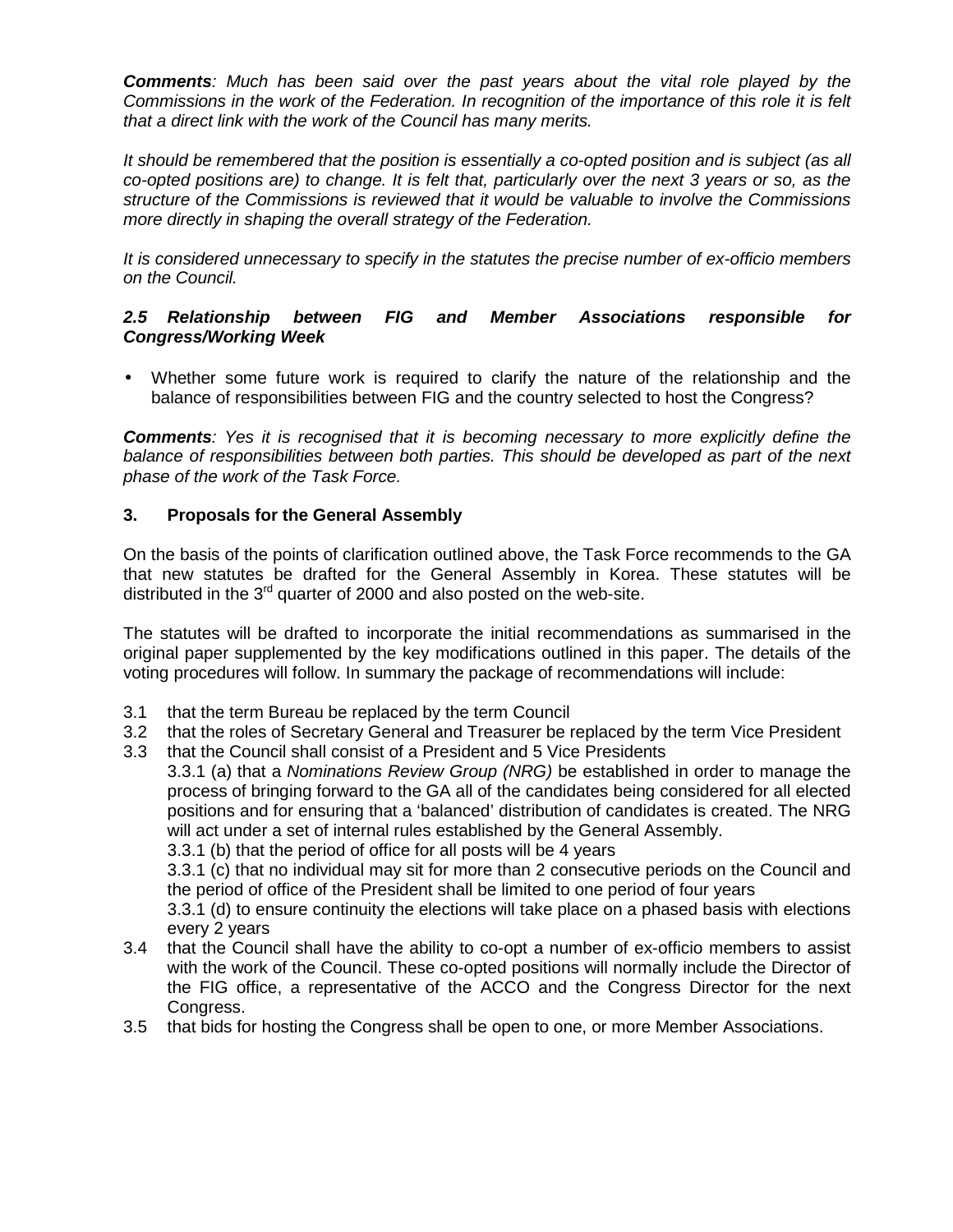### **4. Task Force – Review of Commission, Task Force and Permanent Institution Structure 2000- 2002: terms of reference and Membership**

The work of the original Task Force is, subject to the final drafting of the statutes, nearing completion. The existing Task Force members (I hope!) continue to assist with and contribute to the development of the draft statutes.

In parallel an additional group will start work on the more specific issue of reviewing the existing structure of the Commissions. The draft terms of reference and proposed membership of the Task Force is outlined below.

## *4.1 Terms of Reference*

In the light of:

- The changes which have been occurring in the practice of surveying
- The strategic priorities of the FIG
- The need to integrate and coordinate the various work groups contributing to the work of the FIG (i.e. the Commissions, Task Forces and Permanent Institutions)
- The existing and future work plans of the Technical/Professional Commissions of the FIG
- The need for the FIG to assure itself of ongoing financial support, and
- The new statutes relating to the Governance and Management of the FIG,

To consider and make recommendations for any changes to:

### *(a) Structural Issues*

- **The current structure of the Commissions, Task Forces and Permanent Institutions**
- **The process of identifying and electing members to progress the Technical/Professional work of the FIG**
- **The existing structure and links between the Council strategy and the Task Forces, the Technical/Professional Commissions and the Permanent Institutions, and**
- **Enhance the linkages between the elected posts in the management structure and the technical work of the FIG.**
- *(b) Working Weeks and Congresses*

To also consider and make recommendations for any changes to:

### • **The balance of responsibilities and the financial arrangements associated with the decision to award a Working Week/Congress to one, or more MA.**

### *4.2 Proposed Membership*

Dr Tom Kennie (UK) – Vice President, Chair Andreas Drees (Germany) – Incoming Secretary General/Vice President Matt Higgins (Australia) – Vice Chair, Commission 5 and representative of ACCO Gabriele Dasse (Germany) – Chair of Task Force on Under-represented Groups in Surveying Stig Enemark (Denmark) – Chair of Task Force on Mutual Recognition of Qualifications and Past Chair, Commission 2 Christian Andreasen (USA) – Secretary General

Michel Mayoud (France) – Chair, Commission 6